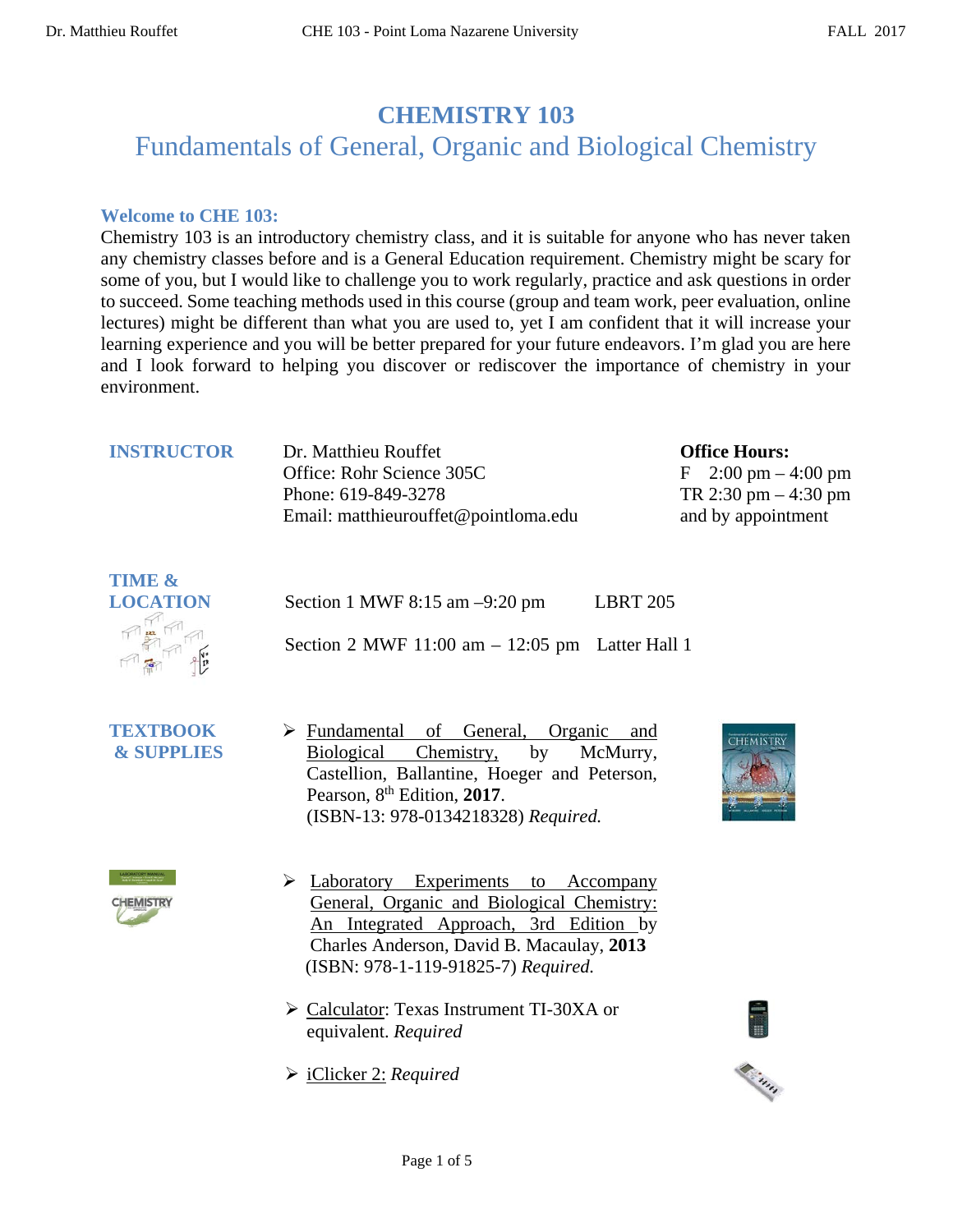

 Laboratory safety glasses: sold by the Chemistry Department, *Required.*

# **PLNU MISSION**

#### *To Teach ~ To Shape ~ To Send*

Point Loma Nazarene University exists to provide higher education in a vital Christian community where minds are engaged and challenged, character is modeled and formed, and service becomes an expression of faith. Being of Wesleyan heritage, we aspire to be a learning community where grace is foundational, truth is pursued, and holiness is a way of life.

# **COURSE GOALS and LEARNING OUTCOMES**

At the end of the course you will be able to:

- $\triangleright$  Describe the composition of a drug at multiple levels: from macroscopic to atomic level
- $\triangleright$  Describe the role and properties of atoms, molecules, ions and molecular compounds
- $\triangleright$  Write chemical reactions and explain the energies associated with them
- $\triangleright$  Explain the different properties of gases, solutions and solids
- $\triangleright$  Discover the main functional groups (alkenes, amines, ketone, alcohol, acids)
- $\triangleright$  Explore some key elements of biological chemistry (proteins, carbohydrates and lipids)

#### **GENERAL EDUCATION LEARNING OUTCOMES**

 $\triangleright$  GELO 1e will be assessed directly using problems on the final exam that are quantitative in nature.

#### **FINAL EXAMINATION POLICY**

Successful completion of this class requires taking the final examination **on its scheduled day**. The final examination schedule is posted on the [Class Schedules](http://www.pointloma.edu/experience/academics/class-schedules) site. No requests for early examinations or alternative days will be approved.

#### **PLNU COPYRIGHT POLICY**

Point Loma Nazarene University, as a non-profit educational institution, is entitled by law to use materials protected by the US Copyright Act for classroom education. Any use of those materials outside the class may violate the law.

#### **PLNU ACADEMIC HONESTY POLICY**

Students should demonstrate academic honesty by doing original work and by giving appropriate credit to the ideas of others. Academic dishonesty is the act of presenting information, ideas, and/or concepts as one's own when in reality they are the results of another person's creativity and effort. A faculty member who believes a situation involving academic dishonesty has been detected may assign a failing grade for that assignment or examination, or, depending on the seriousness of the offense, for the course. Faculty should follow and students may appeal using the procedure in the university Catalog. See [Academic Policies](http://catalog.pointloma.edu/content.php?catoid=18&navoid=1278) for definitions of kinds of academic dishonesty and for further policy information.

# **PLNU ACADEMIC ACCOMMODATIONS POLICY**

If you have a diagnosed disability, please contact PLNU's Disability Resource Center (DRC) within the first two weeks of class to demonstrate need and to register for accommodation by phone at 619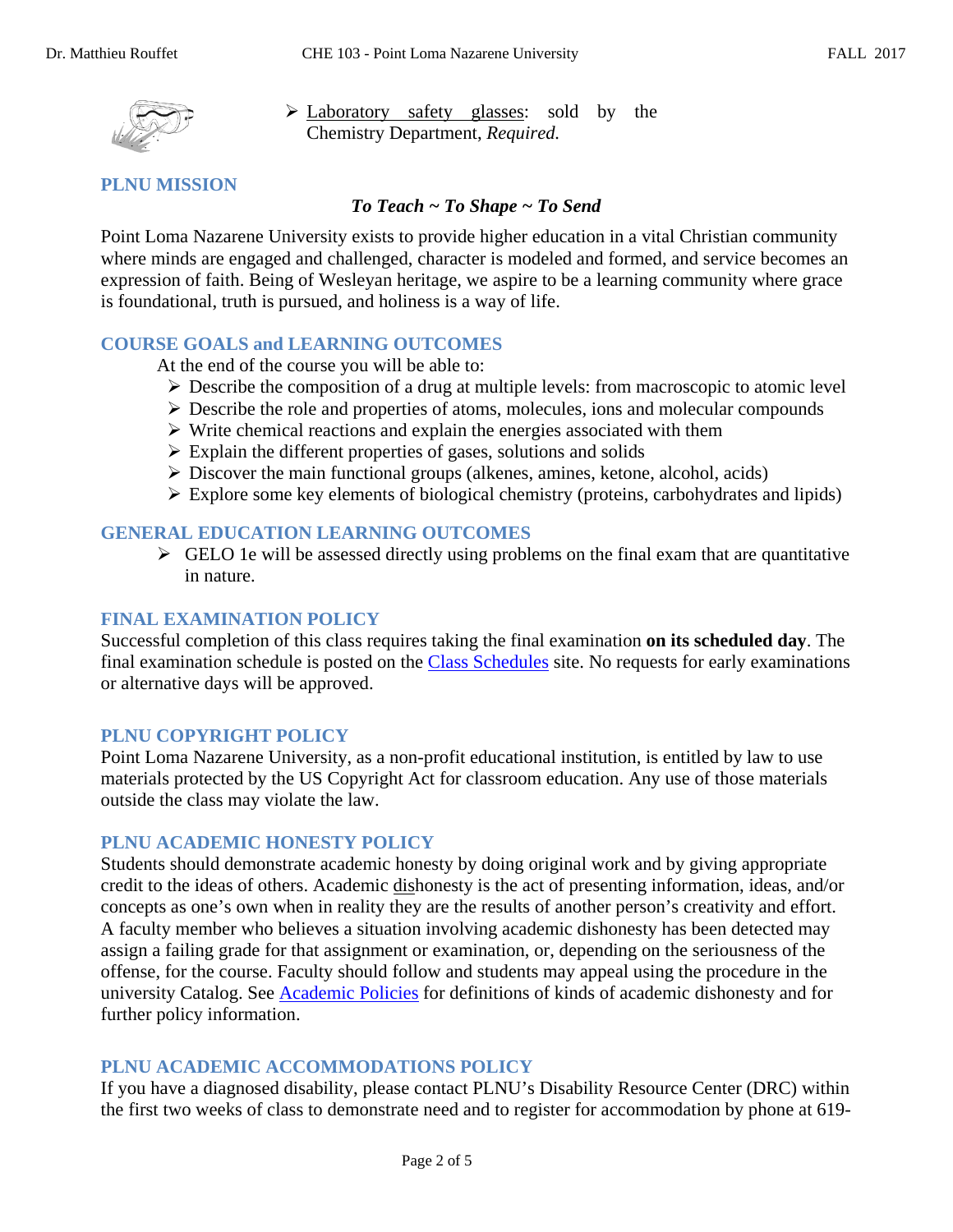849-2486 or by e-mail at [DRC@pointloma.edu.](mailto:DRC@pointloma.edu) See [Disability Resource Center](http://www.pointloma.edu/experience/offices/administrative-offices/academic-advising-office/disability-resource-center) for additional information.

# **PLNU ATTENDANCE AND PARTICIPATION POLICY**

Regular and punctual attendance at all classes is considered essential to optimum academic achievement. If the student is absent from more than 10 percent of class meetings, the faculty member can file a written report which may result in de-enrollment. If the absences exceed 20 percent, the student may be de-enrolled without notice until the university drop date or, after that date, receive the appropriate grade for their work and participation. See [Academic Policies](http://catalog.pointloma.edu/content.php?catoid=18&navoid=1278) in the Undergraduate Academic Catalog.

#### **ADMINISTRATION**

- ▶ Online Homework: Homework will be assigned regularly through Mastering Chemistry (www.masteringchemistry.com course ID: **FA17CHE103**). This program will allow you to put into practice what you learned and don't worry; you'll have several attempts to complete each problem. Successful completion of the homework is essential in mastering the course material. Late assignments will be accepted for partial credit (within one week).
- Exams and Quizzes: Three (3) lecture exams, a comprehensive final exam and several Readiness Assurance Tests (RAT) will be given during the semester. Make-up exams will be arranged only if the instructor is contacted prior to the scheduled exam time and then only if you present an institutionally valid excuse. In addition, remember that only nongraphing and non-programmable calculators may be used for exams and quizzes

#### **EVALUATION**

The activities described above will contribute to your total course grade according to the following:

Letter grades will be assigned at the end of the course based on your percentage of total possible points, according to the following scale:

| $A^2$ 90 – 92.9 %         | $\mathbf{A}$ 93 – 100 % |                   |
|---------------------------|-------------------------|-------------------|
| $B^{\dagger}$ 80 – 82.9 % | <b>B</b> $83 - 86.9$ %  | $B^+$ 87 – 89.9 % |
| $C = 70 - 72.9 %$         | $C$ 73 – 76.9 %         | $C^+$ 77 – 79.9 % |
| $D \cdot 60 - 62.9 \%$    | <b>D</b> $63 - 66.9$ %  | $D^+$ 67 – 69.9 % |
| $\mathbf{F}$ < 59.9 %     |                         |                   |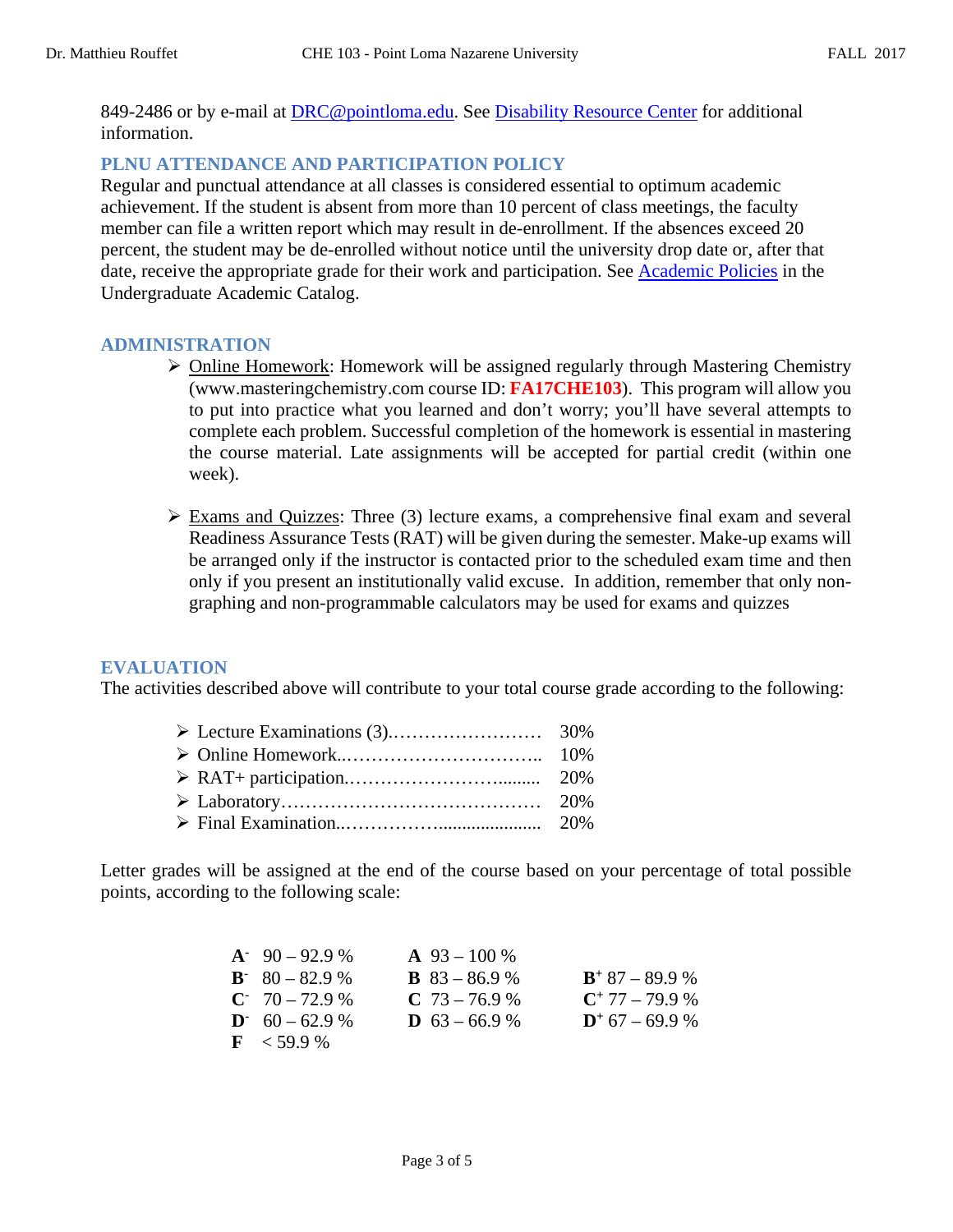# **CHEMISTRY 103 TENTATIVE CLASS SCHEDULE**

| <b>WEEK</b> | <b>DATE</b>  | <b>LECTURE TOPICS</b>                                                                                    | <b>CHAPTERS</b>             | <b>LAB</b>                        |
|-------------|--------------|----------------------------------------------------------------------------------------------------------|-----------------------------|-----------------------------------|
| Week 1      | Tue<br>08/29 | Introduction: syllabus/course overview/<br>team building                                                 | /////////////////////////   |                                   |
|             | Wed<br>08/30 | Ch 1: Measurements in chemistry                                                                          |                             | No lab                            |
|             | Fri 09/01    | Ch 1: Measurements in chemistry                                                                          | 1                           |                                   |
| Week 2      | Mon<br>09/04 | Labor day                                                                                                | //////////////////////////  | Lab $1$ :<br>Measurement          |
|             | Wed<br>09/06 | Ch 1: Measurements in chemistry                                                                          | 1                           |                                   |
|             | Fri 09/08    | Ch 1: conversion practice                                                                                | 1                           |                                   |
|             | Mon<br>09/11 | Chapter 2: Atoms and the Periodic<br>Table individual RAT + team RAT                                     | $\overline{2}$              |                                   |
| Week 3      | Wed<br>09/13 | <b>Chapter 2: Application Exercises</b>                                                                  | $\overline{2}$              | Lab 1: Practice<br>problems       |
|             | Fri 09/15    | Ch 3: Ionic Compounds                                                                                    | 3                           |                                   |
| Week 4      | Mon<br>09/18 | Ch 3: Ionic Compounds                                                                                    | 3                           | Lab $3$ :<br>Ions, role in        |
|             | Wed<br>09/20 | Ch 4: Molecular Compounds: individual<br>$RAT + team RAT$                                                | $\overline{4}$              |                                   |
|             | Fri 09/22    | Ch 4: Molecular compounds                                                                                | $\overline{4}$              | Nutrition                         |
|             | Mon<br>9/25  | <b>EXAM 1</b> (Chapters 1 to 4)                                                                          | /////////////////////////// | Lab $7:$<br>Chemical<br>Reactions |
| Week 5      | Wed<br>9/27  | Ch 5: classification and balancing chemical<br>reactions                                                 | 5                           |                                   |
|             | Fri 9/29     | Ch 5: classification and balancing chemical<br>reactions+<br>Ch 6: Chemical reactions: mass relationship | 6                           |                                   |
| Week 6      | Mon<br>10/02 | Ch 6: Chemical reactions: mass relationship                                                              | 6                           | Lab 8:                            |
|             | Wed<br>10/04 | Ch 9: Solutions RAT                                                                                      | 9                           | Stoichiometry:<br>Mole            |
|             | Fri 10/06    | Ch 9: Solutions                                                                                          | 9                           | Relationship                      |
| Week 7      | Mon<br>10/09 | Ch 10: Acids and Bases                                                                                   | 10                          | Lab 12:                           |
|             | Wed<br>10/11 | Ch 10: Acids and Bases                                                                                   | 10                          | Aspirin and<br>related            |
|             | Fri 10/13    | Ch 10: Acids and Bases                                                                                   | 10                          | compounds                         |
|             | Mon<br>10/16 | Ch 12: Introduction to Organic<br>Chemistry RAT                                                          | 12                          | Lab $10$ :                        |